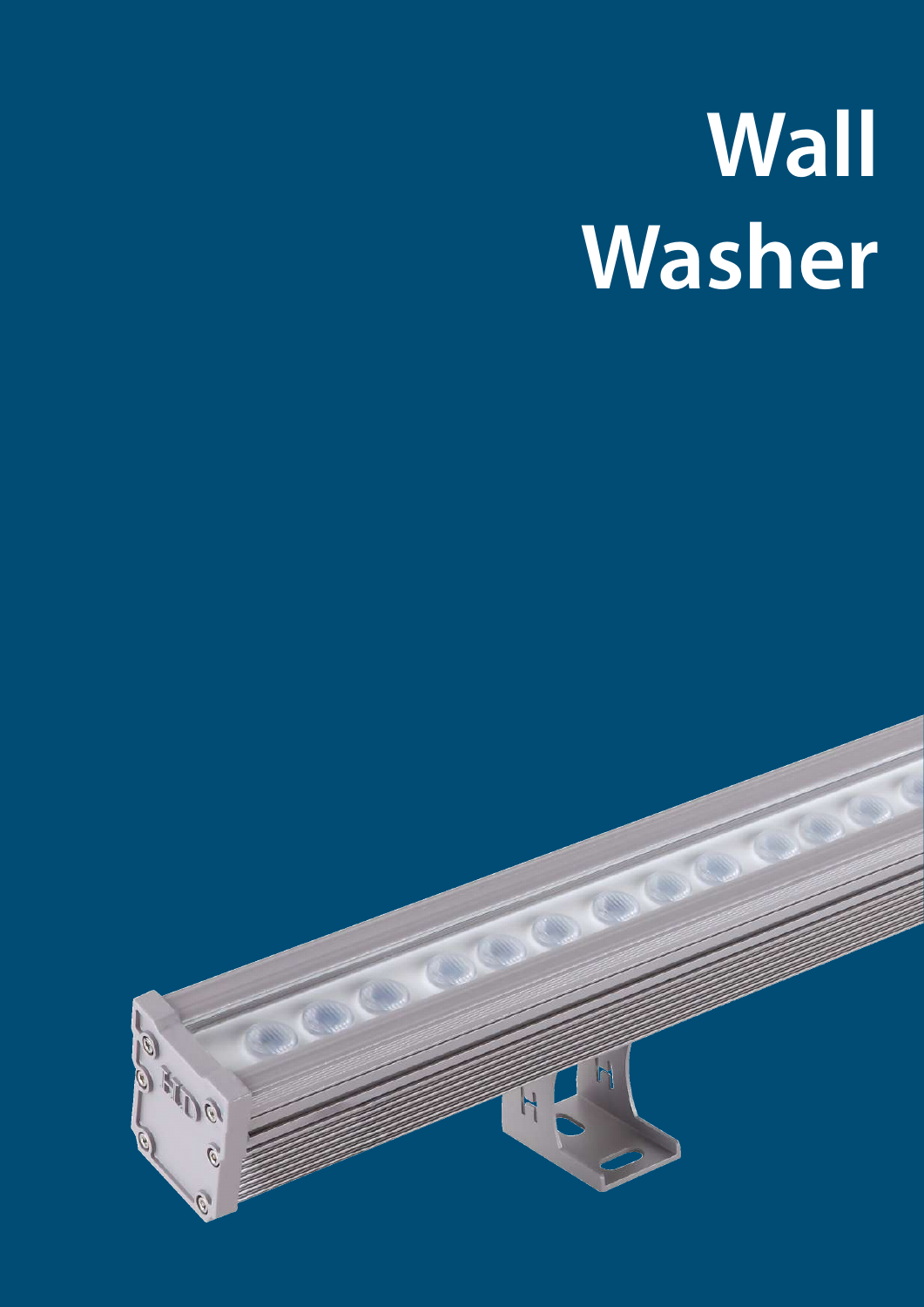





#### **Technical data**

| Input Voltage | 220V / 24V                                                      |
|---------------|-----------------------------------------------------------------|
| Beam Angle    | $10^{\circ}$ to $80^{\circ}$                                    |
| Color         | RGB / RGBW/ Single Color                                        |
| Control Type  | DMX512 / Switch/ Dali                                           |
| <b>Size</b>   | W42*H30*L1000mm                                                 |
| IP Rating     | IP65                                                            |
| Material      | High corrosion resistance die-cast copper-free aluminum<br>body |
| Coating       | Polyester powder coating with phosphocromating<br>pre-finish    |
| Light Source  | LED                                                             |
| <b>Screws</b> | Stainless steel                                                 |
| Gasket        | Silicone rubber                                                 |
| Cover         | Tempered glass                                                  |
| Cable Gland   | Double nickel-plated brass cable gland PG11                     |
| Power Cable   | 1m power cable included                                         |

| Model       | Wattage          | Voltage          | <b>Beam Angle</b>                                                            | Chip Qty | Color        | Control    |
|-------------|------------------|------------------|------------------------------------------------------------------------------|----------|--------------|------------|
| HD-W01018WX | 18*1W            | 220V / DC24      | 10°/15*45°/90°/<br>10*30°/20*45°/15*65°/15*45°                               | 18       | Single Color | On/Off     |
| HD-W01024WX | 24*1W            | 220V / DC24      | 10°/15*45°/90°/<br>10*30°/20*45°/15*65°/15*45°                               | 24       | Single Color | On/Off     |
| HD-W01030WX | $30*1W$          | 220V / DC24      | $10^{\circ}/15^{\star}45^{\circ}/90^{\circ}/$<br>10*30°/20*45°/15*65°/15*45° | 30       | Single Color | On/Off     |
| HD-W01036R3 | 36*1W(12R12G12B) | DC <sub>24</sub> | 30°/60°/80°/15*45°                                                           | 36       | RGB          | <b>DMX</b> |
| HD-W01018R3 | 18*2W(3in1)      | DC <sub>24</sub> | 30°/60°/80°/15*45°                                                           | 18       | RGB          | <b>DMX</b> |
| HD-W01024R3 | 24*1.5W(3in1)    | DC <sub>24</sub> | 30°/60°/80°/15*45°                                                           | 24       | RGB          | <b>DMX</b> |
| HD-W01018R4 | 18*2W(4in1)      | <b>DC24</b>      | 130°/60°/80°/15*45°                                                          | 18       | <b>RGBW</b>  | <b>DMX</b> |
| HD-W01024R4 | 24*2W(4in1)      | DC <sub>24</sub> | 130°/60°/80°/15*45°                                                          | 24       | <b>RGBW</b>  | <b>DMX</b> |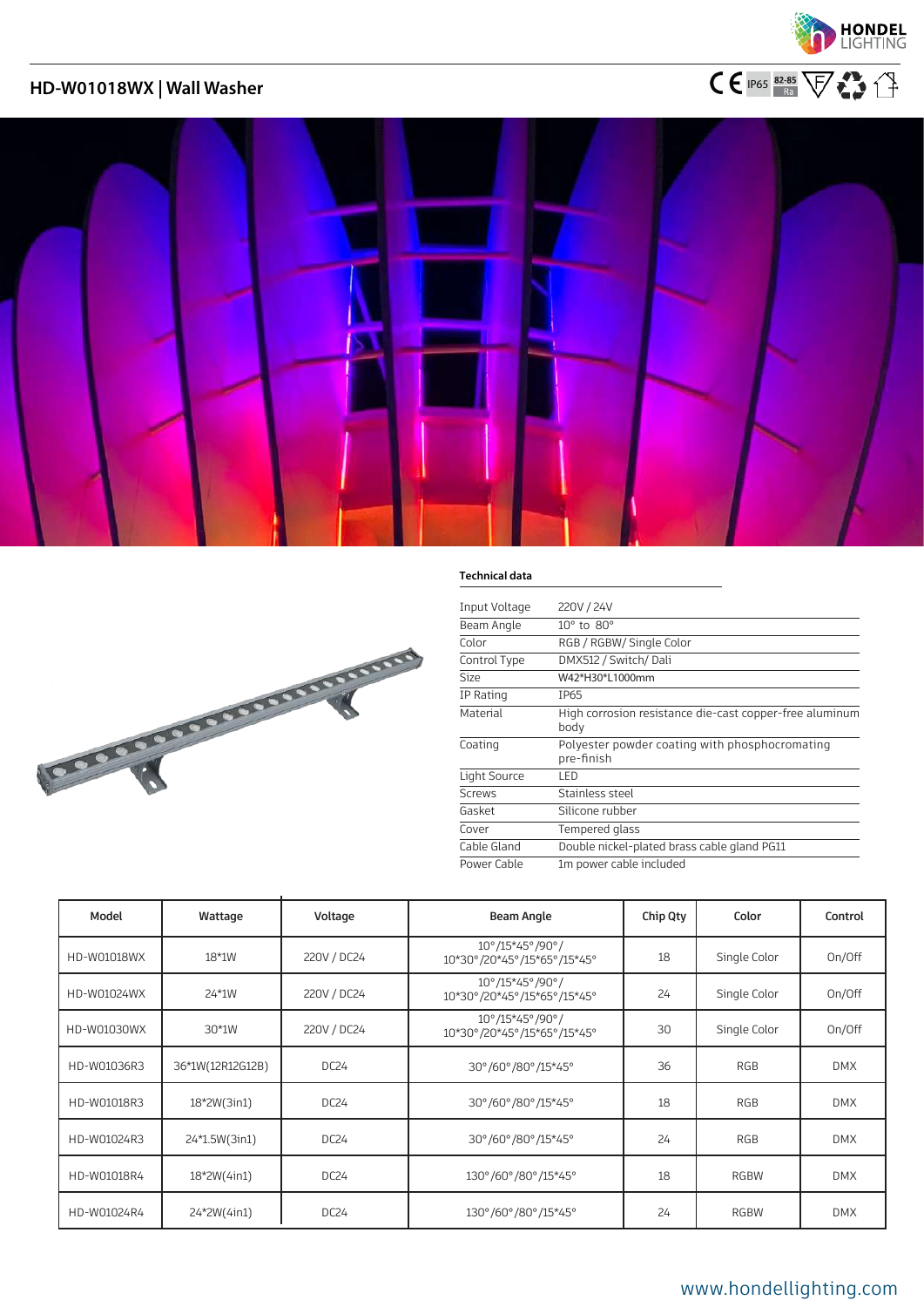

# **HD-W02036WX | Wall Washer**  $\mathsf{C}\in\mathsf{P}^{\mathsf{65}}$  and  $\mathsf{C}\in\mathsf{P}^{\mathsf{65}}$  and  $\mathsf{C}\in\mathsf{P}^{\mathsf{65}}$

## **MUNIMUMININI I MINIMINISTITUTE**



#### **Technical data**

| Input Voltage | 220V / 24V                                                      |
|---------------|-----------------------------------------------------------------|
| Beam Angle    | $10^{\circ}$ to $80^{\circ}$                                    |
| Color         | RGB / RGBW/ Single Color                                        |
| Control Type  | DMX512 / Switch/ Dali                                           |
| <b>Size</b>   | W52*H52*L1000mm                                                 |
| IP Rating     | IP65                                                            |
| Material      | High corrosion resistance die-cast copper-free aluminum<br>body |
| Coating       | Polyester powder coating with phosphocromating<br>pre-finish    |
| Light Source  | LED                                                             |
| <b>Screws</b> | Stainless steel                                                 |
| Gasket        | Silicone rubber                                                 |
| Cover         | Tempered glass                                                  |
| Cable Gland   | Double nickel-plated brass cable gland PG11                     |
| Power Cable   | 1m power cable included                                         |

| Model       | Wattage          | Voltage          | <b>Beam Angle</b>                              | Chip Qty | Color        | Control    |
|-------------|------------------|------------------|------------------------------------------------|----------|--------------|------------|
| HD-W02036WX | 36*1W            | 220V / DC24      | 10°/15*45°/90°/<br>10*30°/20*45°/15*65°/15*45° | 36       | Single Color | On/Off     |
| HD-W02024WX | 24*2W            | 220V / DC24      | 10°/15*45°/90°/<br>10*30°/20*45°/15*65°/15*45° | 24       | Single Color | On/Off     |
| HD-W02045WX | 45W              | 220V / DC24      | 10°/15*45°/90°/<br>10*30°/20*45°/15*65°/15*45° | 45       | Single Color | On/Off     |
| HD-W02060WX | 60W              | 220V / DC24      | 10°/15*45°/90°/<br>10*30°/20*45°/15*65°/15*45° | 60       | Single Color | On/Off     |
| HD-W02036R3 | 36*2W(12R12G12B) | DC <sub>24</sub> | 10°/15*45°/90°/<br>10*30°/20*45°/15*65°/15*45° | 36       | <b>RGB</b>   | <b>DMX</b> |
| HD-W02024R3 | 24*3W(3in1)      | <b>DC24</b>      | 30°/60°/80°/15*45°                             | 24       | <b>RGB</b>   | <b>DMX</b> |
| HD-W02036R3 | 36*2.5W(3in1)    | DC <sub>24</sub> | 30°/60°/80°/15*45°                             | 36       | RGB          | <b>DMX</b> |
| HD-W02024R4 | 24*4W(4in1)      | DC <sub>24</sub> | 30°/60°/80°/15*45°                             | 24       | <b>RGBW</b>  | <b>DMX</b> |
| HD-W02036R4 | 36*2W(4in1)      | <b>DC24</b>      | 30°/60°/80°/15*45°                             | 36       | <b>RGBW</b>  | <b>DMX</b> |
| HD-W02024R3 | 24*2W(4in1)      | 220V / DC24      | 30°/60°/80°/15*45°                             | 24       | <b>RGB</b>   | <b>DMX</b> |
| HD-W02024R4 | 24*3W(4in1)      | 220V / DC24      | 30°/60°/80°/15*45°                             | 24       | <b>RGBW</b>  | <b>DMX</b> |
| HD-W02036R3 | 36*2W(3in1)      | 220V / DC24      | 30°/60°/80°/15*45°                             | 36       | <b>RGB</b>   | <b>DMX</b> |
| HD-W02036R4 | 36*2W(4in1)      | 220V / DC24      | 30°/60°/80°/15*45°                             | 36       | <b>RGBW</b>  | <b>DMX</b> |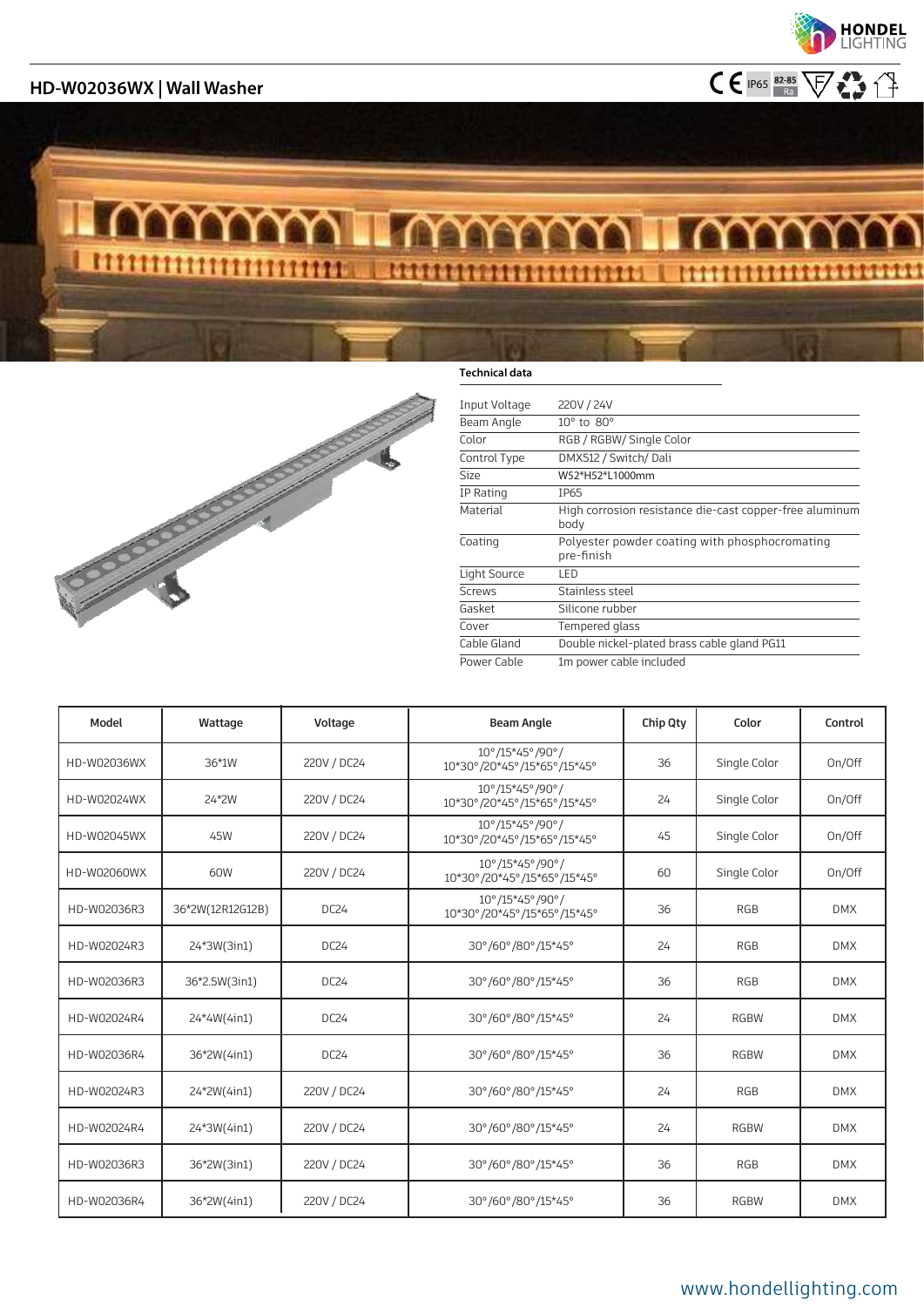







| Input Voltage | 220V / 24V                                                      |
|---------------|-----------------------------------------------------------------|
| Beam Angle    | $10^{\circ}$ to $80^{\circ}$                                    |
| Color         | RGB / RGBW/ Single Color                                        |
| Control Type  | DMX512 / Switch/Dali                                            |
| <b>Size</b>   | W68*H70*L1000mm                                                 |
| IP Rating     | IP65                                                            |
| Material      | High corrosion resistance die-cast copper-free aluminum<br>body |
| Coating       | Polyester powder coating with phosphocromating<br>pre-finish    |
| Light Source  | LED                                                             |
| <b>Screws</b> | Stainless steel                                                 |
| Gasket        | Silicone rubber                                                 |
| Cover         | Tempered glass                                                  |
| Cable Gland   | Double nickel-plated brass cable gland PG11                     |
| Power Cable   | 1m power cable included                                         |

| Model       | Wattage          | Voltage          | <b>Beam Angle</b>                              | Chip Qty | Color        | Control    |
|-------------|------------------|------------------|------------------------------------------------|----------|--------------|------------|
| HD-W03042WX | 42*2W            | 220V / DC24      | 10°/15*45°/90°/<br>10*30°/20*45°/15*65°/15*45° | 42       | Single Color | On/Off     |
| HD-W03036WX | 36*3W            | 220V / DC24      | 10°/15*45°/90°/<br>10*30°/20*45°/15*65°/15*45° | 36       | Single Color | On/Off     |
| HD-W03045WX | 45W              | 220V / DC24      | 10°/15*45°/90°/<br>10*30°/20*45°/15*65°/15*45° | 45       | Single Color | On/Off     |
| HD-W03060WX | 60W              | 220V / DC24      | 10°/15*45°/90°/<br>10*30°/20*45°/15*65°/15*45° | 60       | Single Color | On/Off     |
| HD-W03036R3 | 36*3W(12R12G12B) | DC <sub>24</sub> | 10°/15*45°/90°/<br>10*30°/20*45°/15*65°/15*45° | 36       | RGB          | <b>DMX</b> |
| HD-W0324R3  | 24*2W(3in1)      | DC <sub>24</sub> | 30°/60°/80°/15*45°                             | 24       | <b>RGB</b>   | <b>DMX</b> |
| HD-W03036R3 | 36*2W(3in1)      | DC <sub>24</sub> | 30°/60°/80°/15*45°                             | 36       | <b>RGB</b>   | <b>DMX</b> |
| HD-W03024R4 | 24*4W(4in1)      | DC <sub>24</sub> | 30°/60°/80°/15*45°                             | 24       | <b>RGBW</b>  | <b>DMX</b> |
| HD-W02036R4 | 36*3W(4in1)      | DC <sub>24</sub> | 30°/60°/80°/15*45°                             | 36       | <b>RGBW</b>  | <b>DMX</b> |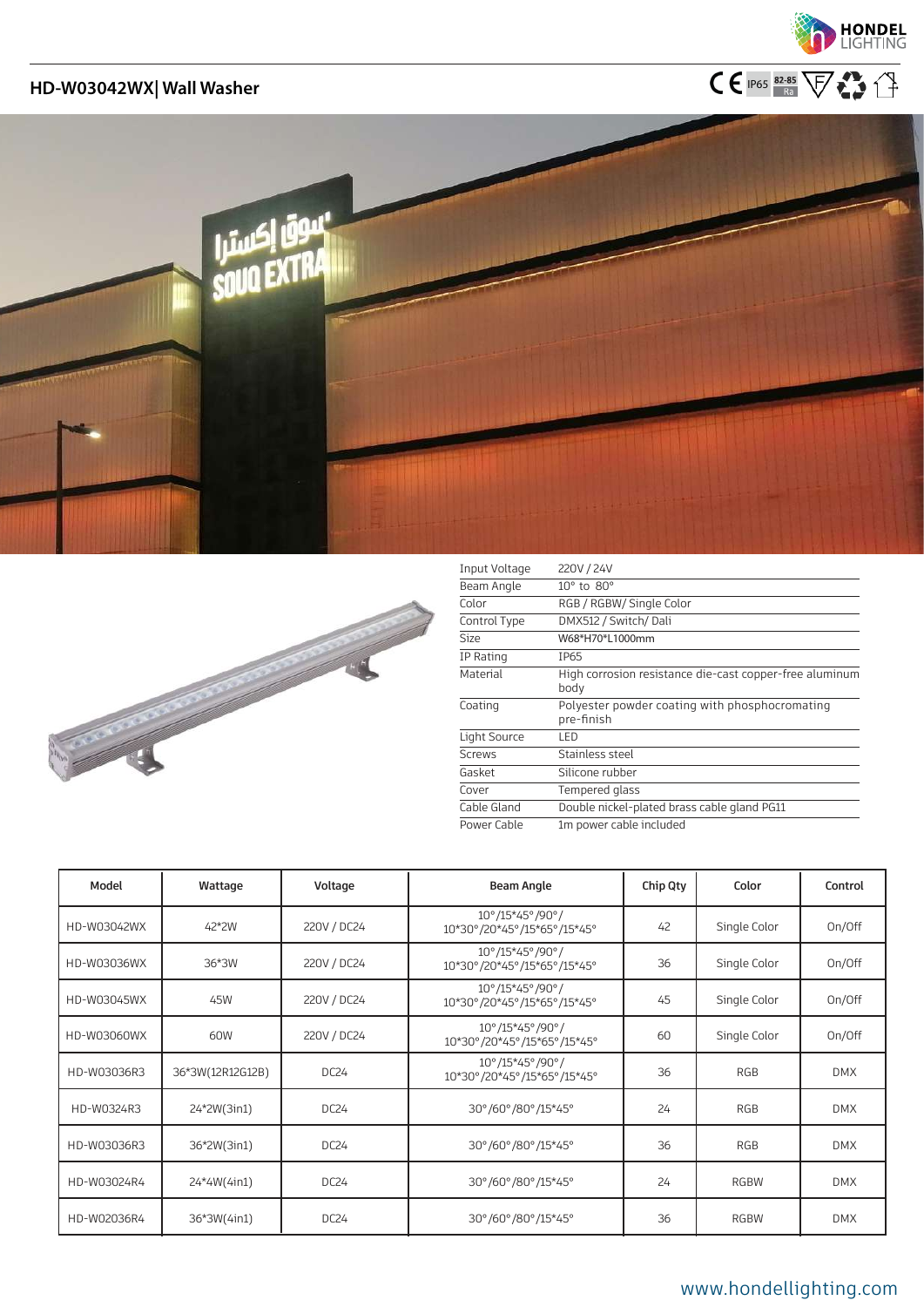

# **HD-W04048WX | Wall Washer**  $\mathsf{C}\in\mathsf{P}^{\mathsf{65}}\oplus\mathsf{P}^{\mathsf{65}}\oplus\mathsf{W}^{\mathsf{23}}$





#### **Technical data**

| Input Voltage | 220V                                                            |
|---------------|-----------------------------------------------------------------|
| Beam Angle    | 10° to 80°                                                      |
| Color         | RGB / RGBW/ Single Color                                        |
| Control Type  | DMX512 / Switch/ Dali                                           |
| <b>Size</b>   | W95*H95*L1000mm                                                 |
| IP Rating     | IP65                                                            |
| Material      | High corrosion resistance die-cast copper-free aluminum<br>body |
| Coating       | Polyester powder coating with phosphocromating<br>pre-finish    |
| Light Source  | LED                                                             |
| Screws        | Stainless steel                                                 |
| Gasket        | Silicone rubber                                                 |
| Cover         | Tempered glass                                                  |
| Cable Gland   | Double nickel-plated brass cable gland PG11                     |
| Power Cable   | 1m power cable included                                         |

| Model       | Wattage      | Voltage | <b>Beam Angle</b>                              | Chip Qty | Color        | Control    |
|-------------|--------------|---------|------------------------------------------------|----------|--------------|------------|
| HD-W04048WX | 48*2W        | 220V    | 10°/15*45°/90°/<br>10*30°/20*45°/15*65°/15*45° | 48       | Single Color | On/Off     |
| HD-W04054WX | $54*2W$      | 220V    | 10°/15*45°/90°/<br>10*30°/20*45°/15*65°/15*45° | 54       | Single Color | On/Off     |
| HD-W04072WX | 72*2W        | 220V    | 10°/15*45°/90°/<br>10*30°/20*45°/15*65°/15*45° | 72       | Single Color | On/Off     |
| HD-W04048R3 | 48*2W(3in1)  | 220V    | 30°/60°/80°/15*45°                             | 48       | <b>RGB</b>   | <b>DMX</b> |
| HD-W04072R3 | 72*2W(3in1)  | 220V    | 30°/60°/80°/15*45°                             | 72       | RGB          | <b>DMX</b> |
| HD-W04048R4 | 48*3wW(4in1) | 220V    | 30°/60°/80°/15*45°                             | 48       | <b>RGBW</b>  | <b>DMX</b> |
| HD-W04072R4 | 72*3W(4in1)  | 220V    | 30°/60°/80°/15*45°                             | 72       | <b>RGBW</b>  | <b>DMX</b> |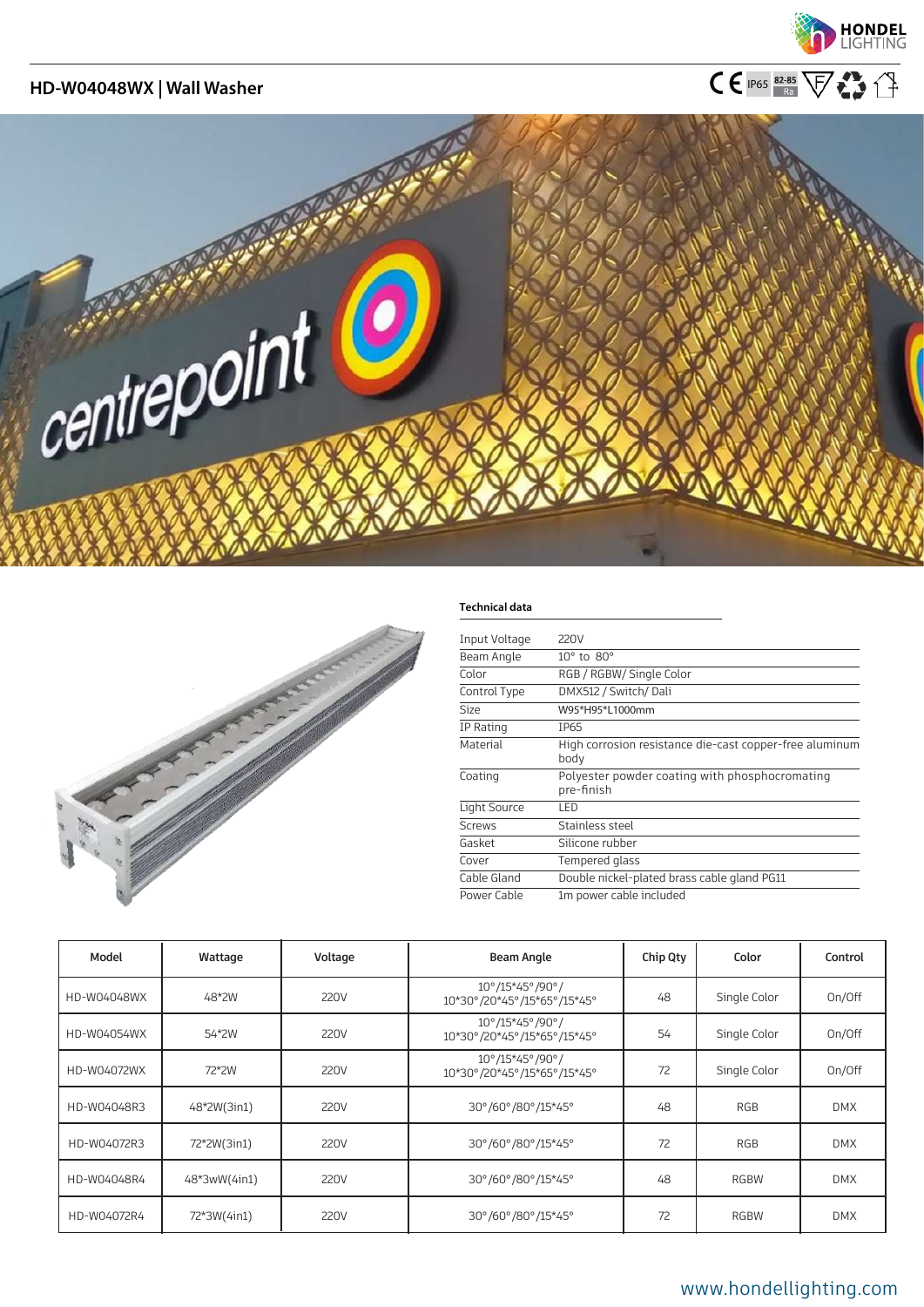



#### **Technical data**



| Input Voltage | 24V                                                             |
|---------------|-----------------------------------------------------------------|
| Beam Angle    | $10^{\circ}$ to $80^{\circ}$                                    |
| Color         | RGB / RGBW/ Single Color                                        |
| Control Type  | DMX512 / Switch/ Dali                                           |
| <b>Size</b>   | W40*H60*L1000mm                                                 |
| IP Rating     | IP65                                                            |
| Material      | High corrosion resistance die-cast copper-free aluminum<br>bodv |
| Coating       | Polyester powder coating with phosphocromating<br>pre-finish    |
| Light Source  | LED                                                             |
| <b>Screws</b> | Stainless steel                                                 |
| Gasket        | Silicone rubber                                                 |
| Cover         | Tempered glass                                                  |
| Cable Gland   | Double nickel-plated brass cable gland PG11                     |
| Power Cable   | 1m power cable included                                         |

| Model       | Wattage       | Voltage          | <b>Beam Angle</b>                                                     | Chip Qty | Color        | Control    |
|-------------|---------------|------------------|-----------------------------------------------------------------------|----------|--------------|------------|
| HD-W06018WX | 18*1W         | DC <sub>24</sub> | 10°/15*45°/90°/<br>10*30°/20*45°/15*65°/15*45°                        | 18       | Single Color | On/Off     |
| HD-W06024WX | 24*1W         | DC <sub>24</sub> | 10°/15*45°/90°/<br>10*30°/20*45°/15*65°/15*45°                        | 24       | Single Color | On/Off     |
| HD-W06036WX | 36*1W         | DC <sub>24</sub> | $10^{\circ}/15*45^{\circ}/90^{\circ}/$<br>10*30°/20*45°/15*65°/15*45° | 36       | Single Color | On/Off     |
| HD-W06018R3 | 18*2W(3in1)   | DC <sub>24</sub> | 30°/60°/80°/15*45°                                                    | 18       | RGB          | <b>DMX</b> |
| HD-W06024R3 | 24*1.5W(3in1) | DC <sub>24</sub> | 30°/60°/80°/15*45°                                                    | 24       | RGB          | <b>DMX</b> |
| HD-W06018R4 | 18*2W(4in1)   | DC <sub>24</sub> | 130°/60°/80°/15*45°                                                   | 18       | <b>RGBW</b>  | <b>DMX</b> |
| HD-W06024R4 | 24*2W(4in1)   | DC <sub>24</sub> | 130°/60°/80°/15*45°                                                   | 24       | RGBW         | <b>DMX</b> |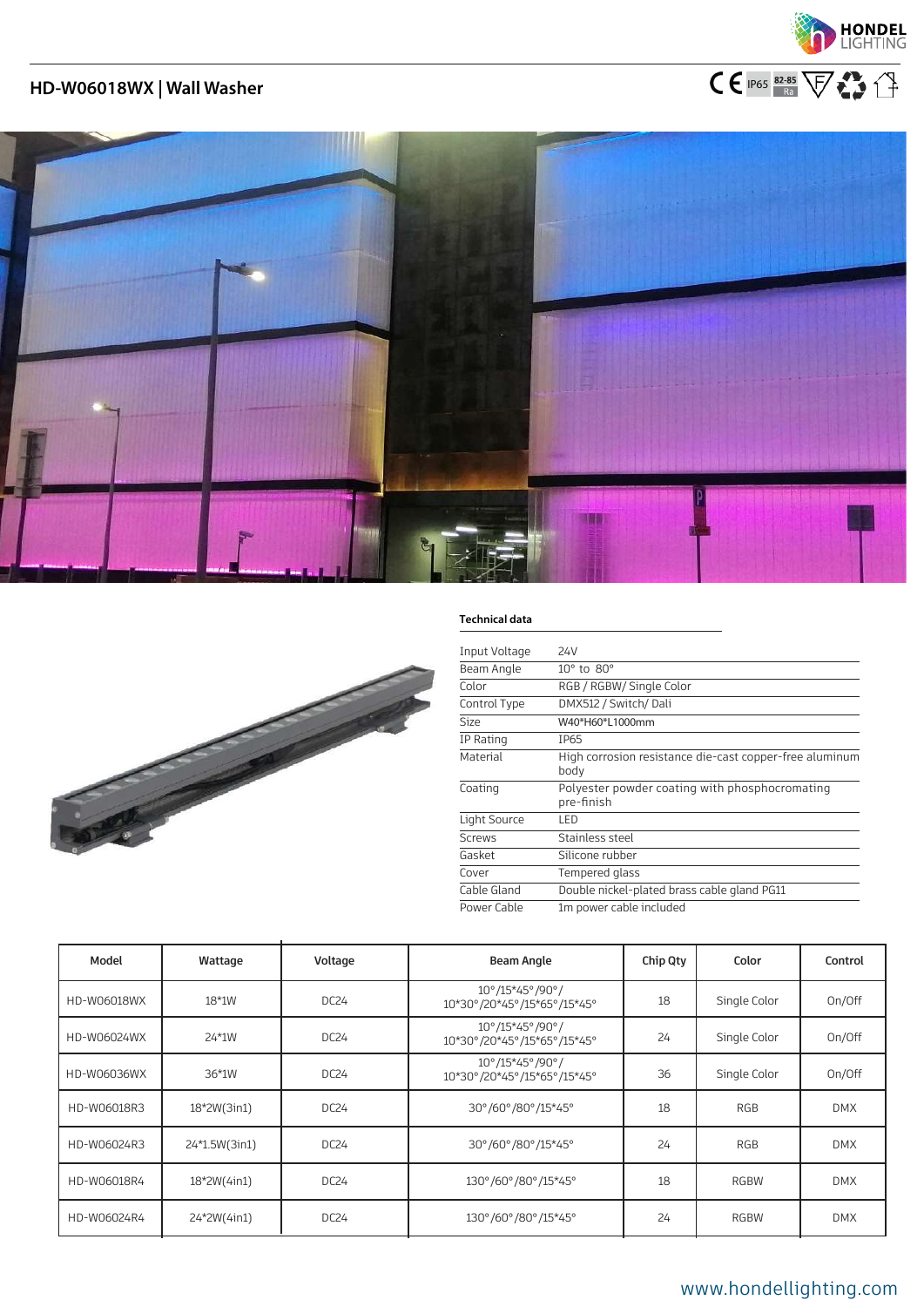





#### **Technical data**

| Input Voltage | 220V / DC 24V                                                   |
|---------------|-----------------------------------------------------------------|
| Beam Angle    | $10^{\circ}$ to $80^{\circ}$                                    |
| Color         | RGB / RGBW/ Single Color                                        |
| Control Type  | DMX512 / Switch/ Dali                                           |
| <b>Size</b>   | W40*H28*L1000mm                                                 |
| IP Rating     | IP65                                                            |
| Material      | High corrosion resistance die-cast copper-free aluminum<br>body |
| Coating       | Polyester powder coating with phosphocromating<br>pre-finish    |
| Light Source  | LED                                                             |
| <b>Screws</b> | Stainless steel                                                 |
| Gasket        | Silicone rubber                                                 |
| Cover         | Tempered glass                                                  |
| Cable Gland   | Double nickel-plated brass cable gland PG11                     |
| Power Cable   | 1m power cable included                                         |

| Model       | Wattage       | Voltage          | <b>Beam Angle</b>                              | Chip Qty | Color        | Control    |
|-------------|---------------|------------------|------------------------------------------------|----------|--------------|------------|
| HD-W07018WX | 18*1W         | 220V / DC24      | 10°/15*45°/90°/<br>10*30°/20*45°/15*65°/15*45° | 18       | Single Color | On/Off     |
| HD-W07024WX | 24*1W         | 220V / DC24      | 10°/15*45°/90°/<br>10*30°/20*45°/15*65°/15*45° | 24       | Single Color | On/Off     |
| HD-W07036WX | 36*1W         | 220V / DC24      | 10°/15*45°/90°/<br>10*30°/20*45°/15*65°/15*45° | 36       | Single Color | On/Off     |
| HD-W07018R3 | 18*2W(3in1)   | DC <sub>24</sub> | 30°/60°/80°/15*45°                             | 18       | <b>RGB</b>   | <b>DMX</b> |
| HD-W07024R3 | 24*1.5W(3in1) | DC <sub>24</sub> | 30°/60°/80°/15*45°                             | 24       | <b>RGB</b>   | <b>DMX</b> |
| HD-W07018R4 | 18*2W(4in1)   | DC <sub>24</sub> | 130°/60°/80°/15*45°                            | 18       | <b>RGBW</b>  | <b>DMX</b> |
| HD-W07024R4 | 24*2W(4in1)   | DC <sub>24</sub> | 130°/60°/80°/15*45°                            | 24       | <b>RGBW</b>  | <b>DMX</b> |